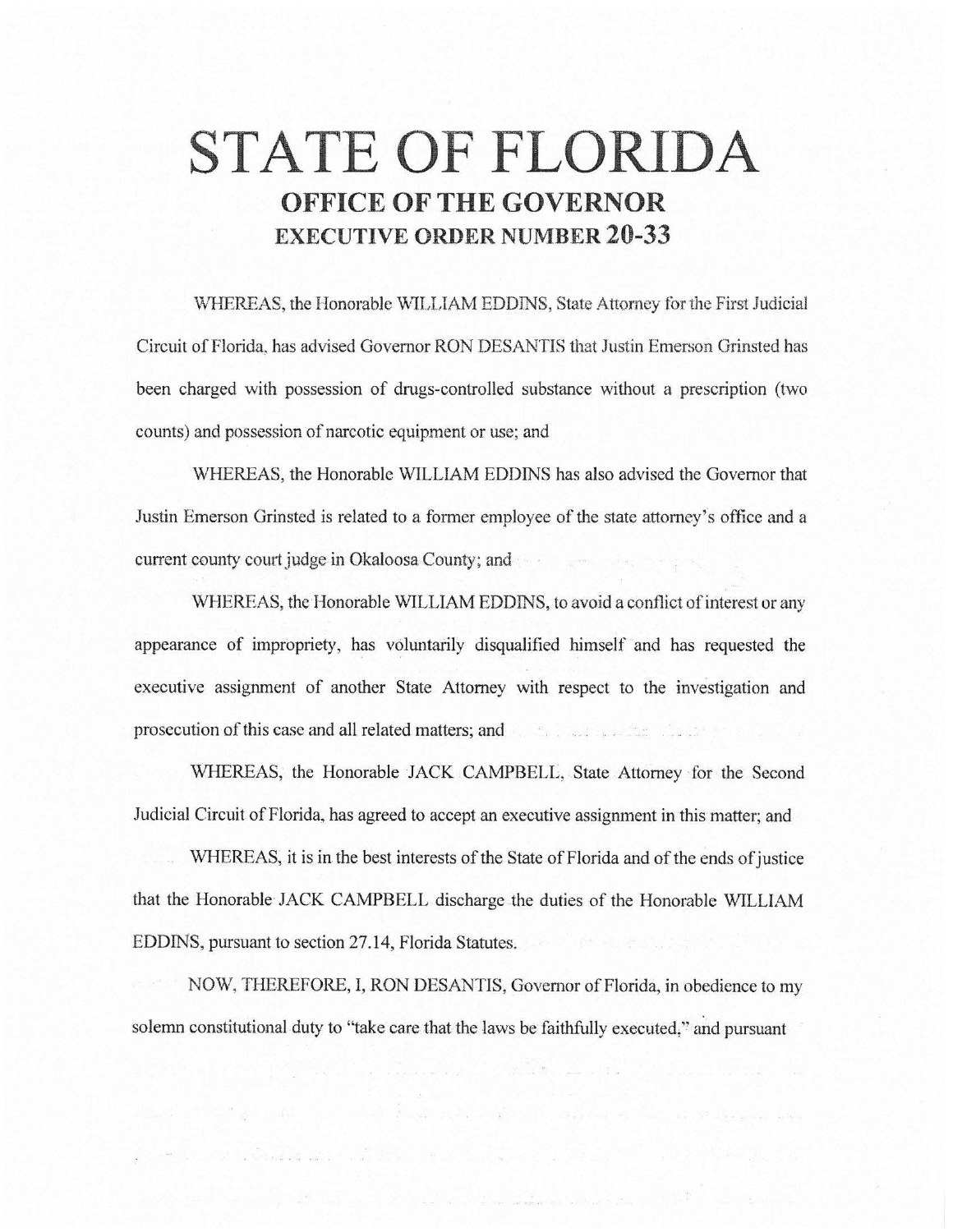to the Constitution and laws of the State of Florida, issue the following Executive Order, effective immediately:

### Section 1.

The Honorable JACK CAMPBELL, State Attorney for the Second Judicial Circuit of Florida, referred to as the "Assigned State Attorney," is assigned to discharge the duties of the Honorable WILLIAM EDDINS, State Attorney for the First Judicial Circuit of Florida, as they relate to the investigation, prosecution, and all matters related to Justin Emerson Grinsted. Section 2.

The Assigned State Attorney or one or more Assistant State Attorneys and Investigators, who have been designated by the Assigned State Attorney, shall proceed immediately to the First Judicial Circuit of Florida, and are vested with the authority to perform the duties prescribed herein.

#### Section 3.

chi

深く

All residents of the First Judicial Circuit are requested, and all. public officials are directed, to cooperate and render whatever assistance is necessary to the Assigned State Attorney, so that justice may be served.

이는 비행보다 있는데 어떻는 것이 있어요. 이 사람들은 가능을 만나고 보여 있어 버렸다. 이 사

## Section 4.

 $\frac{1}{2}+\frac{1}{2}+\frac{1}{2}+\frac{1}{2}+\frac{1}{2}+\frac{1}{2}+\frac{1}{2}+\frac{1}{2}+\frac{1}{2}+\frac{1}{2}+\frac{1}{2}+\frac{1}{2}+\frac{1}{2}+\frac{1}{2}+\frac{1}{2}+\frac{1}{2}+\frac{1}{2}+\frac{1}{2}+\frac{1}{2}+\frac{1}{2}+\frac{1}{2}+\frac{1}{2}+\frac{1}{2}+\frac{1}{2}+\frac{1}{2}+\frac{1}{2}+\frac{1}{2}+\frac{1}{2}+\frac{1}{2}+\frac{1}{2}+\frac{1}{2}+\frac{$ 

The period of this Executive Assignment shall be for one (1) year, to and including **February 11, 2021.** The state of the state of the state of the state of the state of the state of the state of the state of the state of the state of the state of the state of the state of the state of the state of the st

I was produced to the second contract of weapons to the communication of the

as a communication of the communication of a all a state and the communication of the communication

of the state of the state was and the second of the state of the state of the